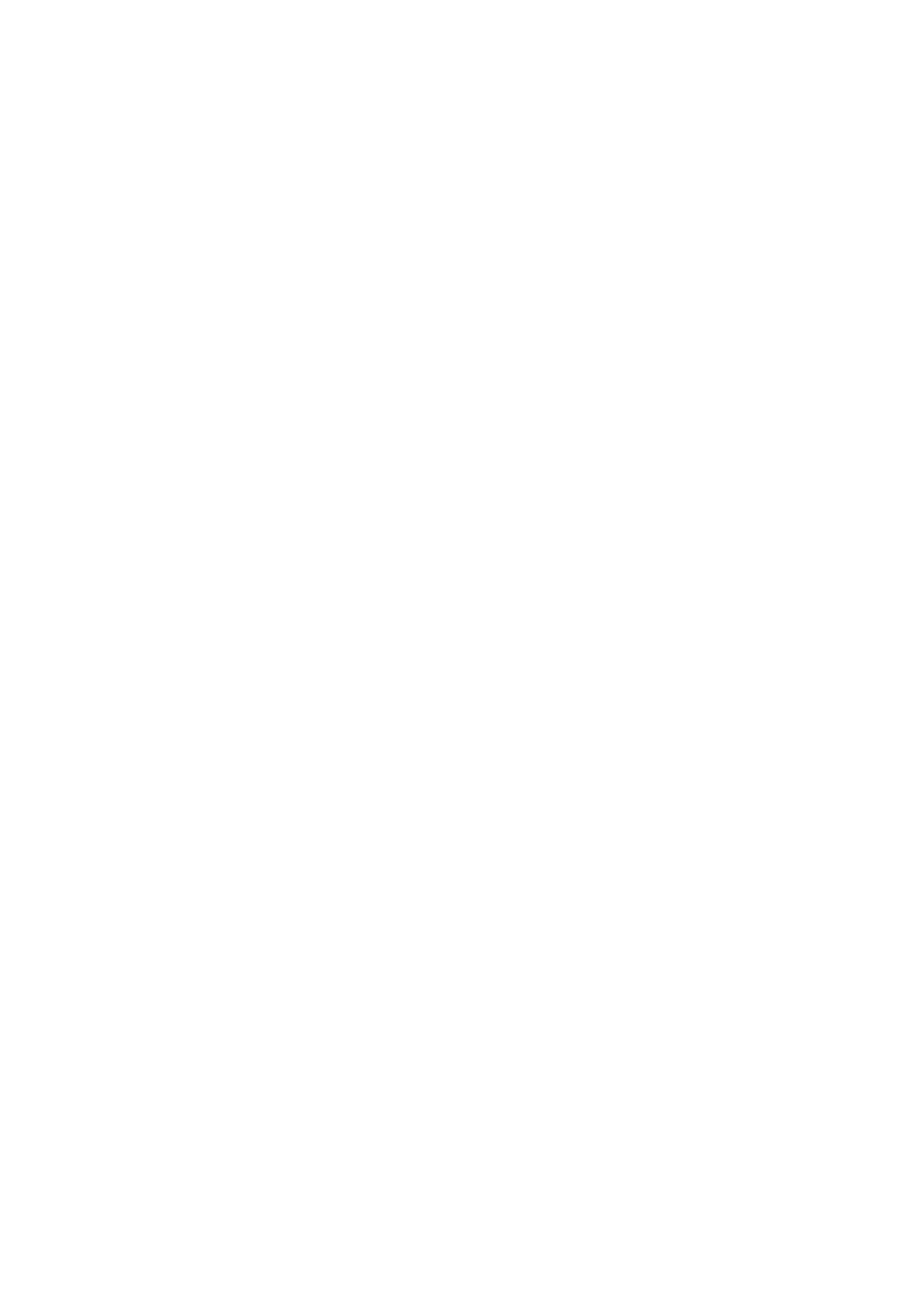| <b>Declaration of conformity</b> |
|----------------------------------|
|----------------------------------|

The product:

Model no.:

Serial no.:

Year of manufacture:

Described in the enclosed documentation is in conformity with:

 $\begin{picture}(120,15) \put(0,0){\line(1,0){15}} \put(15,0){\line(1,0){15}} \put(15,0){\line(1,0){15}} \put(15,0){\line(1,0){15}} \put(15,0){\line(1,0){15}} \put(15,0){\line(1,0){15}} \put(15,0){\line(1,0){15}} \put(15,0){\line(1,0){15}} \put(15,0){\line(1,0){15}} \put(15,0){\line(1,0){15}} \put(15,0){\line(1,0){15}} \put(15,0){\line($ 

- Directive 98/37/EC of 22 June 1998 relating to the approximation of the laws of the Member States relating to machinery, combining in a single text Directives 89/392/EEC of 14 June 1989, 91/368/EEC of 20 June 1991, 93/44/EEC of June 14, 1993 and 93/68/EEC of 22 July 1993.
- $\triangleright$  Directive 73/23/EEC of 19 February 1973 relating to electric equipment.
- > Directive 89/336/EEC of 3 May 1989 relating to electromagnetic compatibility.
- $\triangleright$  Directive 93/68/EEC of 22 July 1993, amending Directive 73/23/EEC, and Directive 89/336/EEC.

within the scope of the specifications indicated in the chapter describing the equipment with a B1 risk level. Since it is intended to form part of a set of machines which, to obtain a result, are arranged and connected to perform together, it cannot be operated until the set of machines has been declared in conformity with the applicable Directives by the person responsible for the final assembly.

Orcoyen, on :\_\_\_\_\_\_\_\_\_\_\_\_\_

Signed.:\_\_\_\_\_\_\_\_\_\_\_\_\_\_\_\_\_\_\_\_\_\_

Gonzalo Marco, Managing Director



Polígono Industrial Agustinos, calle G, nave D-34 Tel.: +34.948.321.580 Fax: +34.948.326.584 31160 ORCOYEN (Navarra) SPAIN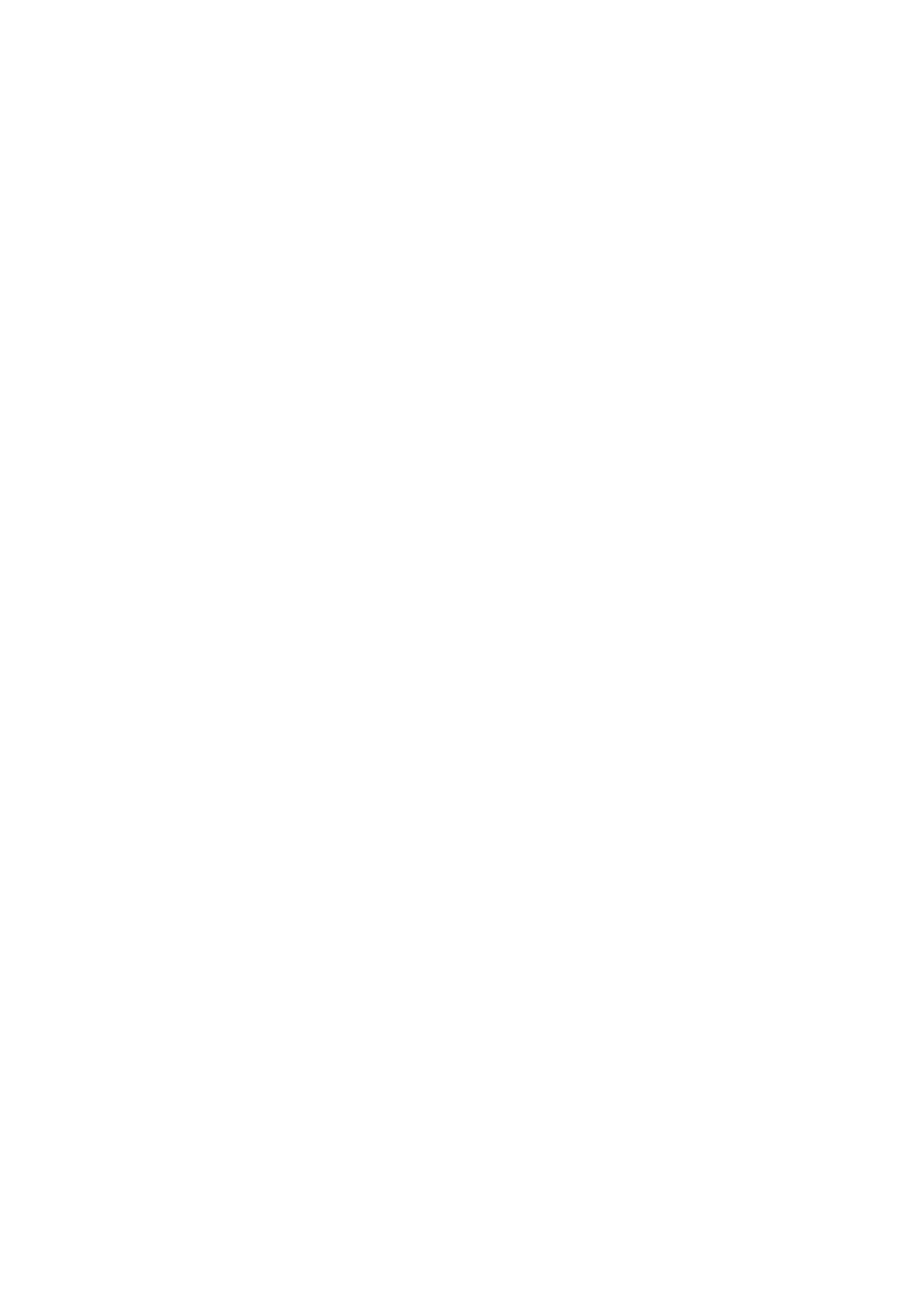

# **IMPORTANT!**

THIS INSTRUCTION MANUAL SHOULD BE KEPT IN A PLACE ACCESSIBLE TO AND KNOWN BY ALL OPERATORS AND MAINTENANCE PERSONNEL.

BEFORE STARTING UP THE MACHINE, PLEASE READ ALL THE INSTRUCTIONS CAREFULLY AND STRICTLY FOLLOW ALL INDICATIONS.

FOR PROPER USE AND HANDLING OF THE EQUIPMENT IT IS NECESSARY TO CARRY OUT THE SAFETY INSTRUCTIONS GIVEN IN THIS MANUAL.

WARNING:

**If you alter the function, performance or safety aspects of the machine, replacing original parts with other similar but not identical components (substantial alterations), without the authorisation of MELTON and as specified in Directive 89/392/EEC, you will be classified as a manufacturer and therefore become liable for the alterations made.** 

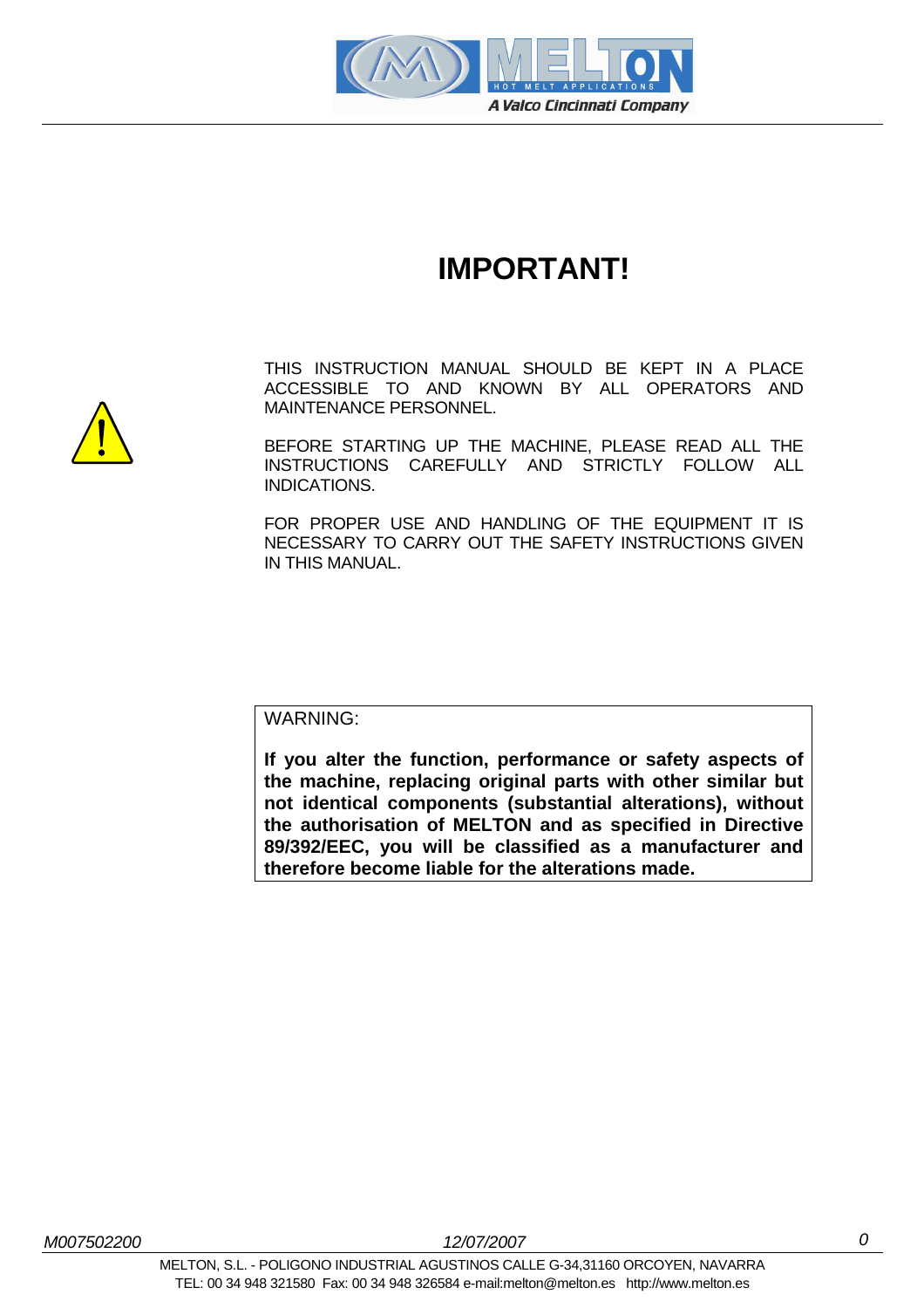

| <b>TABLE OF CONTENTS:</b> |                                                          |           |
|---------------------------|----------------------------------------------------------|-----------|
|                           |                                                          |           |
|                           | 1.1. SYMBOLS AND TERMS: 3                                |           |
|                           |                                                          |           |
|                           |                                                          |           |
|                           |                                                          |           |
|                           |                                                          |           |
|                           |                                                          |           |
|                           | $Display:$ 5                                             |           |
|                           |                                                          |           |
|                           |                                                          |           |
|                           |                                                          |           |
|                           |                                                          |           |
|                           |                                                          |           |
|                           | 3.3. CONNECTING THE SOLENOID VALVES: 7                   |           |
|                           |                                                          |           |
|                           | 3.5. CONNECTING THE EXTERNAL PERMISSION: _____________ 7 |           |
|                           |                                                          |           |
|                           |                                                          |           |
|                           |                                                          |           |
|                           | 4.2. SHOT CONTROL: 8                                     |           |
|                           | 4.2.1. Introduction: 8                                   |           |
|                           |                                                          |           |
|                           |                                                          |           |
|                           | System Programming Menus: 10                             |           |
|                           |                                                          | <b>10</b> |
|                           | 4.3.2 Format data menu: 10                               |           |
|                           | Format number: 11<br>Application type: 11                |           |
|                           | Application Mode: 11                                     |           |
|                           | Format Data: 11                                          |           |
|                           | Bead programming: 12                                     |           |
|                           |                                                          |           |
|                           |                                                          | 12        |
|                           |                                                          |           |
|                           | Valves compensation: 13                                  |           |
|                           |                                                          |           |
|                           | Photocells filter: 14                                    |           |
|                           | Photocells allocation: 14<br>Minimum speed: 15           |           |
|                           |                                                          |           |
|                           | Password: 16                                             |           |
|                           | Language selection: 16                                   |           |

#### M007502200 12/07/2007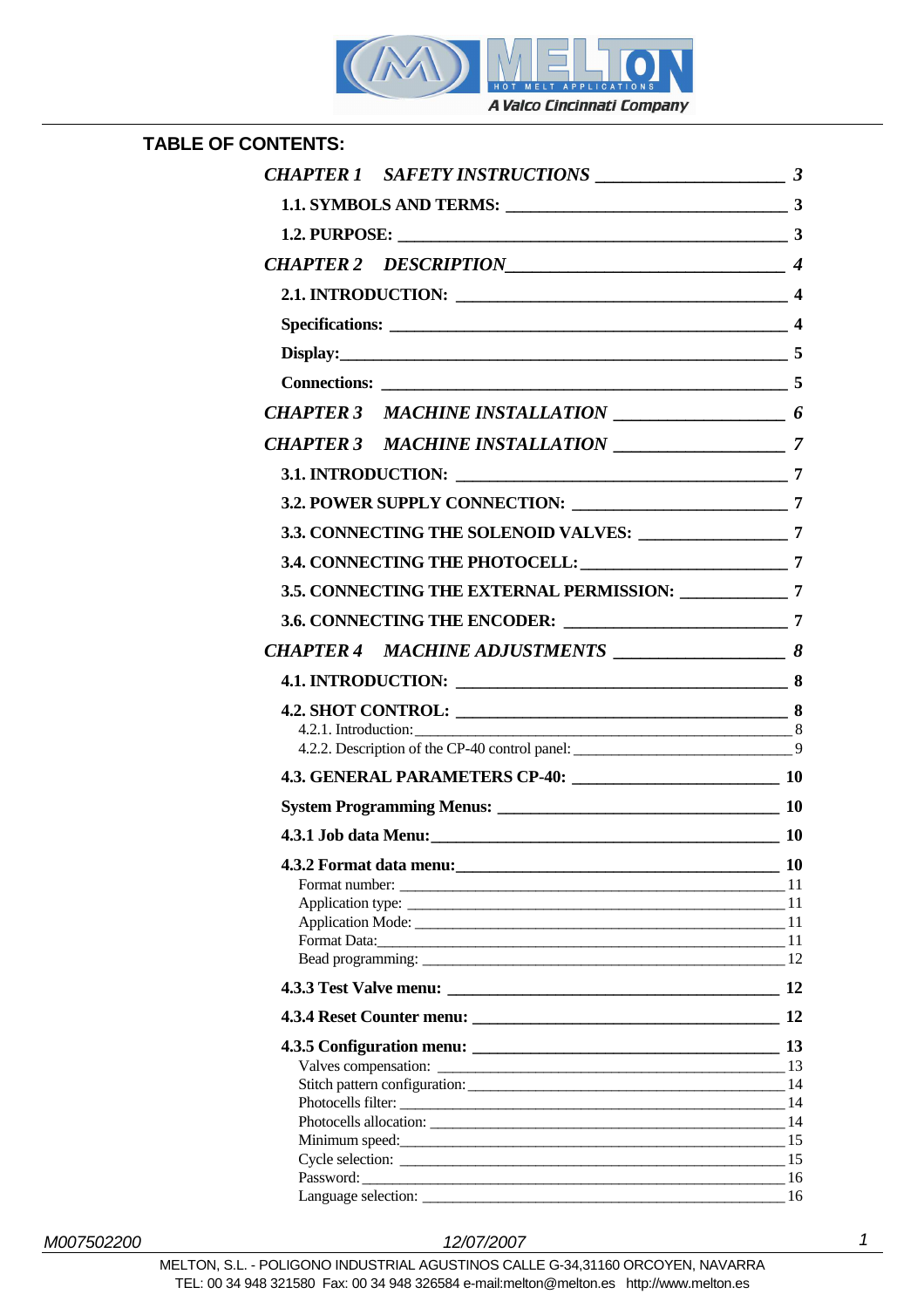

| Fix/Variable speed selection:            |                              | 16 |
|------------------------------------------|------------------------------|----|
|                                          | <b>CHAPTER 5 MAINTENANCE</b> |    |
| <b>5.1. INTRODUCTION:</b>                |                              |    |
| <b>5.2. MAINTENANCE RECOMMENDATIONS:</b> |                              |    |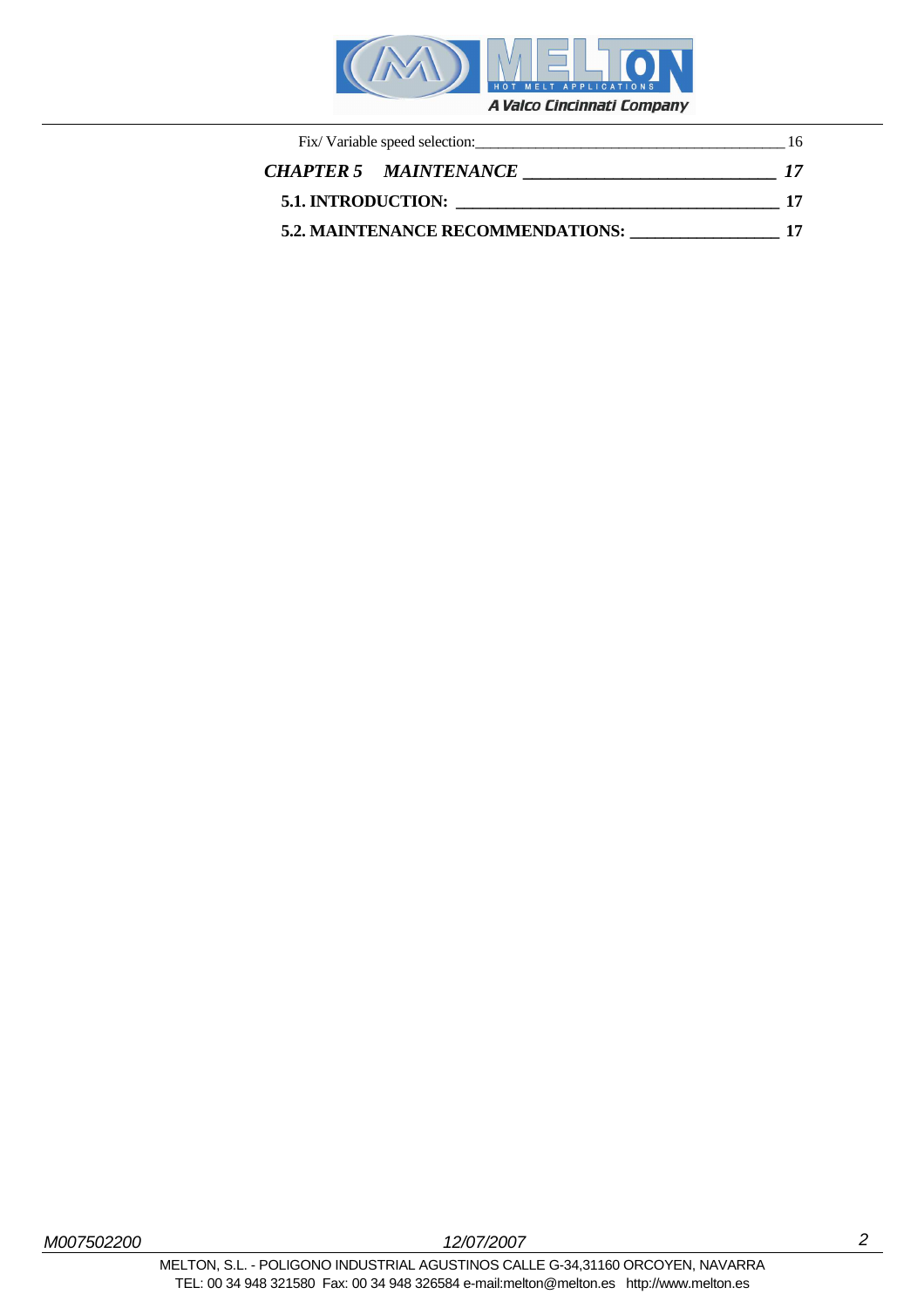

# **CHAPTER 1 SAFETY INSTRUCTIONS**

# **1.1. SYMBOLS AND TERMS:**



**Miscellaneous** prohibitions



Precaution: electric current



European Community markings





**Miscellaneous** precautions

### **Qualified personnel:**

This is personnel (technical staff) who has acquired sufficient know-how in a specific field, either through training or from experience.

This personnel must be familiar with safety and accident prevention standards, and have general knowledge of the technical aspects of the machine.

# **1.2. PURPOSE:**

This unit has been manufactured according to current safety standards.

This unit has been designed for the purpose described in chapter 2 of this manual, Description.

To use the machine correctly, follow the instructions provided in the Operating Manual, particularly:

- $\triangleright$  The machine should only be installed and used by qualified personnel, previously familiarised with the operating instructions (contacting the manufacturer whenever necessary) and the risks involved, the safety measures required, including adjustment and maintenance, and expressly forbidden operations.
- $\triangleright$  This unit has not been manufactured to operate in hazardous, explosive and/or flammable atmospheres
	- $\triangleright$  Repairs should be performed by personnel with basic knowledge of the machine and of electricity that will allow them to carry out their tasks properly.
	- $\triangleright$  Make sure that the equipment is properly grounded.

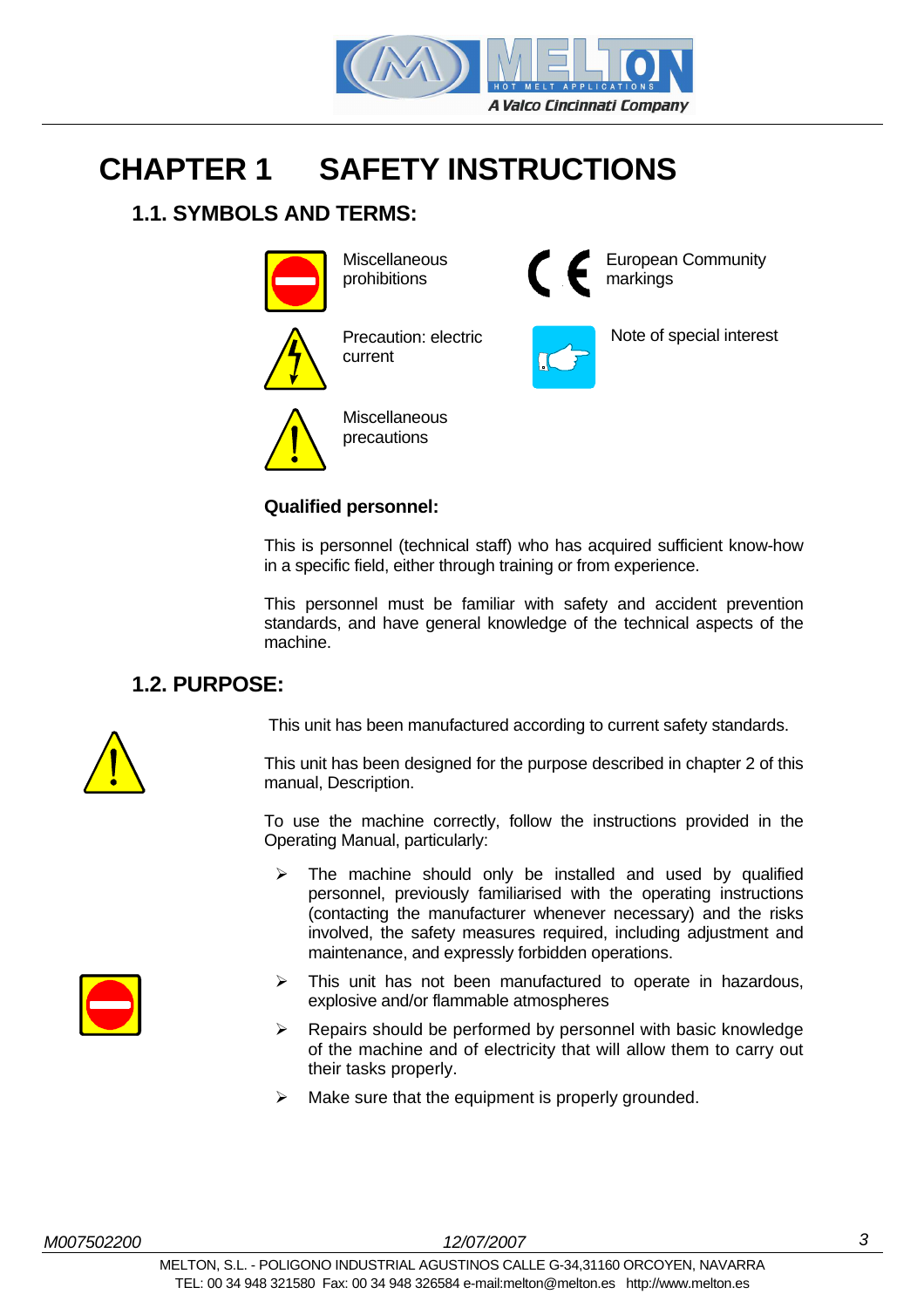

# **CHAPTER 2 DESCRIPTION**

# **2.1. INTRODUCTION:**

The CP40 model is a pattern control device with 4 channels and a working speed of up to 240 m/min (800 ft/min).

The control may work on timer mode on time basis or on encoder mode with a recommended resolution of 1 pulse per millimetre.

To ensure the optimum functioning, the ENCODER must be installed in such a way that, when this one gives a whole turn, the displacement in millimetres of the line which we are working on is the same to the resolution of the installed ENCODER.

The CP40 is equipped with 2 inputs for PNP photocells or any other sensor of application start. These inputs will give the star signal of the 4 channels.

The calculation system for variable speed applications includes inertia compensation for the opening and closing of the guns following two programmable parameters.

The programming allow 4 application lines between 0 and 5000 ms/mm with a gap of 0 to 5000 ms/mm from the input signal.

The control has 24 pattern formats for their use in different configurations. It also offers the options of cycle application and stitch mode.

In variable speed applications, the control has a 0-10 v analogical output that can be adjusted to the line speed following a Ratio.

Other characteristics offered by this system are:

- Cycle counter.
- External permission input
- External permission output
- Line noise filter programmable
- Language selection
- Manual value test system
- Led Indication of in/out signals

#### **Specifications:**

| 24 VDC                                                        |
|---------------------------------------------------------------|
| 24VDC up to 25,5W per channel.                                |
| PNP photocell at 15V                                          |
| 500 ppr at 15V, with a ratio with the movement of the         |
| line of 500mm/turn                                            |
| Proportional valve: Power supply 24VDC control signal 0-10VDC |
| Input signal: NO at 24VDC<br>Permission signals:              |
| Output signal NO voltage free contact.                        |
| 240m/min (800ft/min)                                          |
|                                                               |

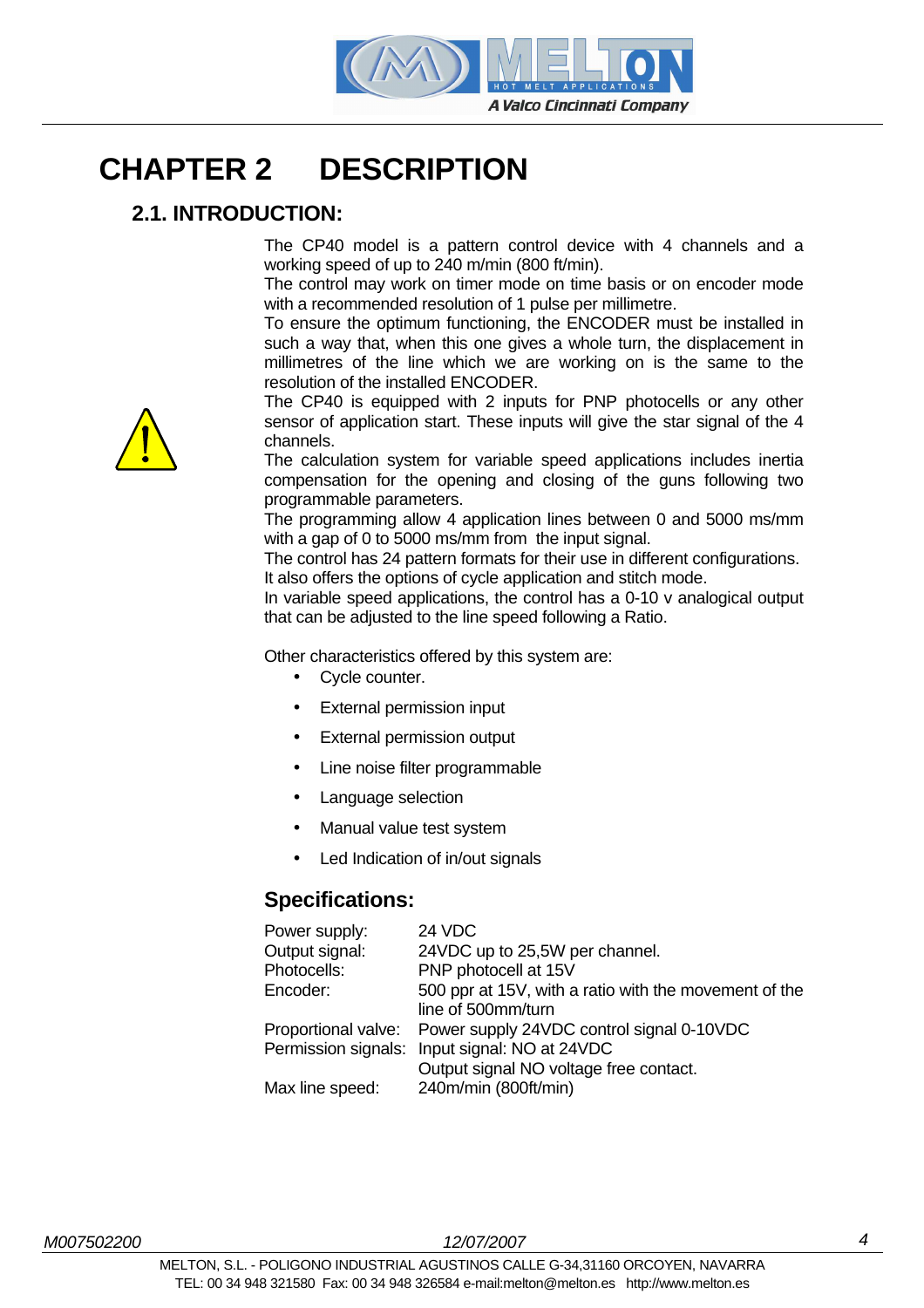

**Display:** 



# **Connections:**

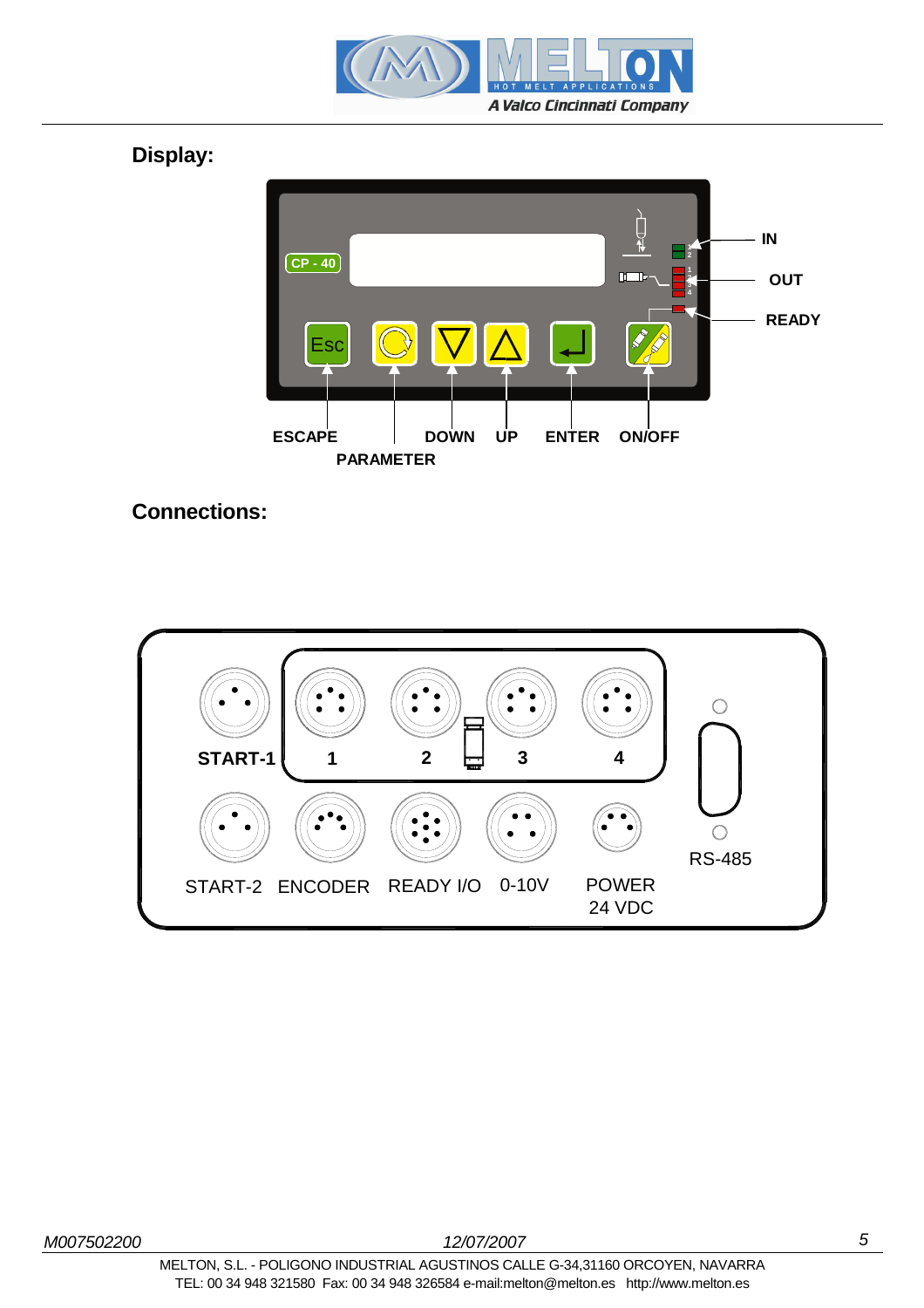





# **READY I/O START 1-2 (PHOTOCELL 1-2)**





# **1-2-3-4 (SOLENOID VALVE 1,2,3,4)**





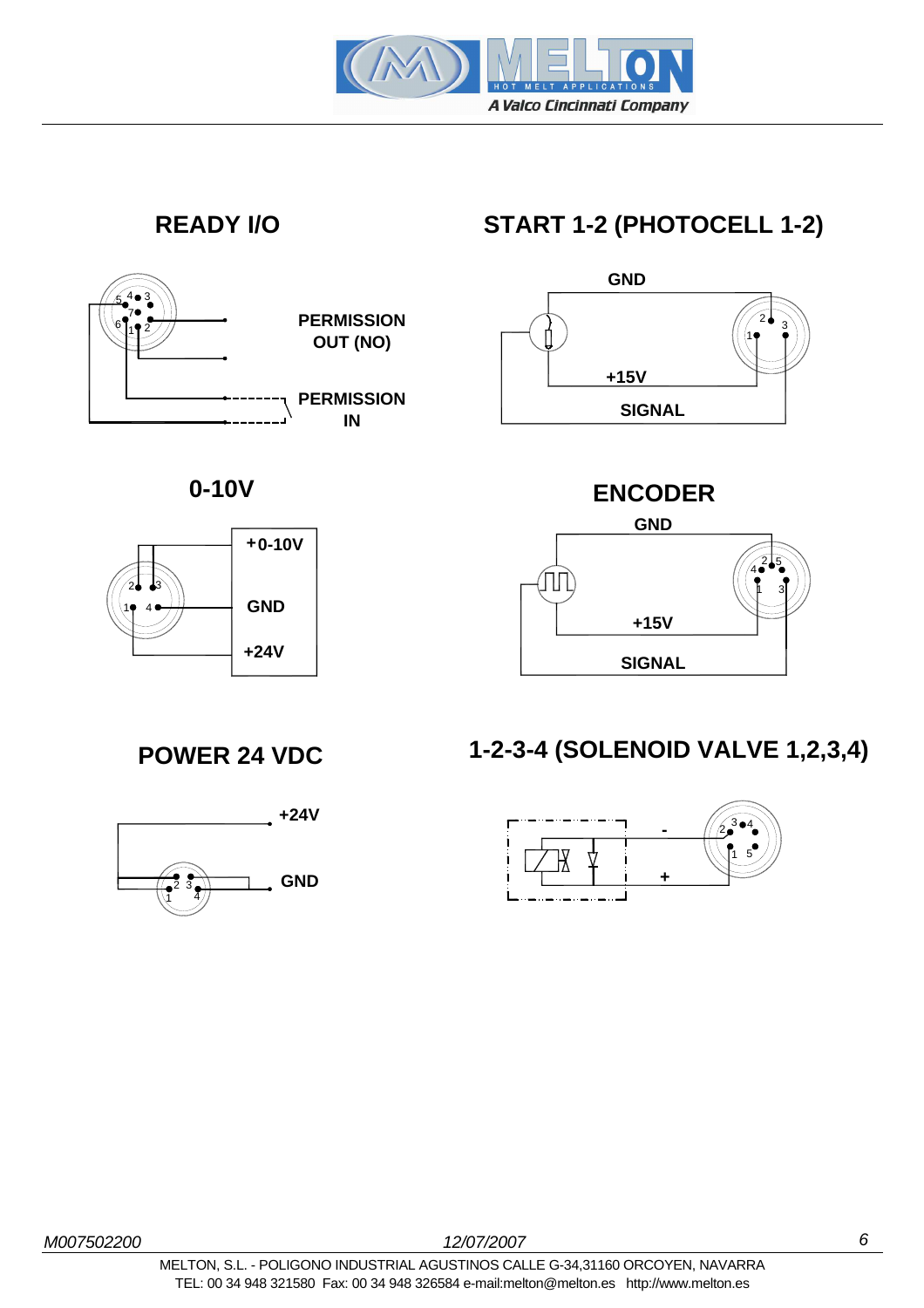

# **CHAPTER 3 MACHINE INSTALLATION**

# **3.1. INTRODUCTION:**



This chapter explains how to install the machine correctly.

**WARNING:** The operations described in this chapter should be performed by qualified personnel, following safety instructions.

# **3.2. POWER SUPPLY CONNECTION:**

The CP-40 model has a power supply of 24 VDC.

### **3.3. CONNECTING THE SOLENOID VALVES:**

The CP-40 model allows for the possibility of connecting four solenoid valves with a pluggable connector per output.

The solenoid valves are connected to the CP-40 using pluggable connectors. Each output (solenoid valve) supports up to 25.5W.

# **3.4. CONNECTING THE PHOTOCELL:**

The CP-40 model has two input from the optoisolated PNP type shot photocell or sensor with a power supply of 24 VDC.

The photocell is connected to the CP-40 using pluggable connectors.

# **3.5. CONNECTING THE EXTERNAL PERMISSION:**

The CP-40 model has an external permission input

The gluing equipment sends a permission signal to the CP-40 as soon as the programmed temperature has been reached.

The CP-40 sends a permission signal to the gluing equipment as soon as the CP-40 is ON.

### **3.6. CONNECTING THE ENCODER:**

The CP-40 model has an input from en encoder with a ratio with the movement of the line of 500mm/turn.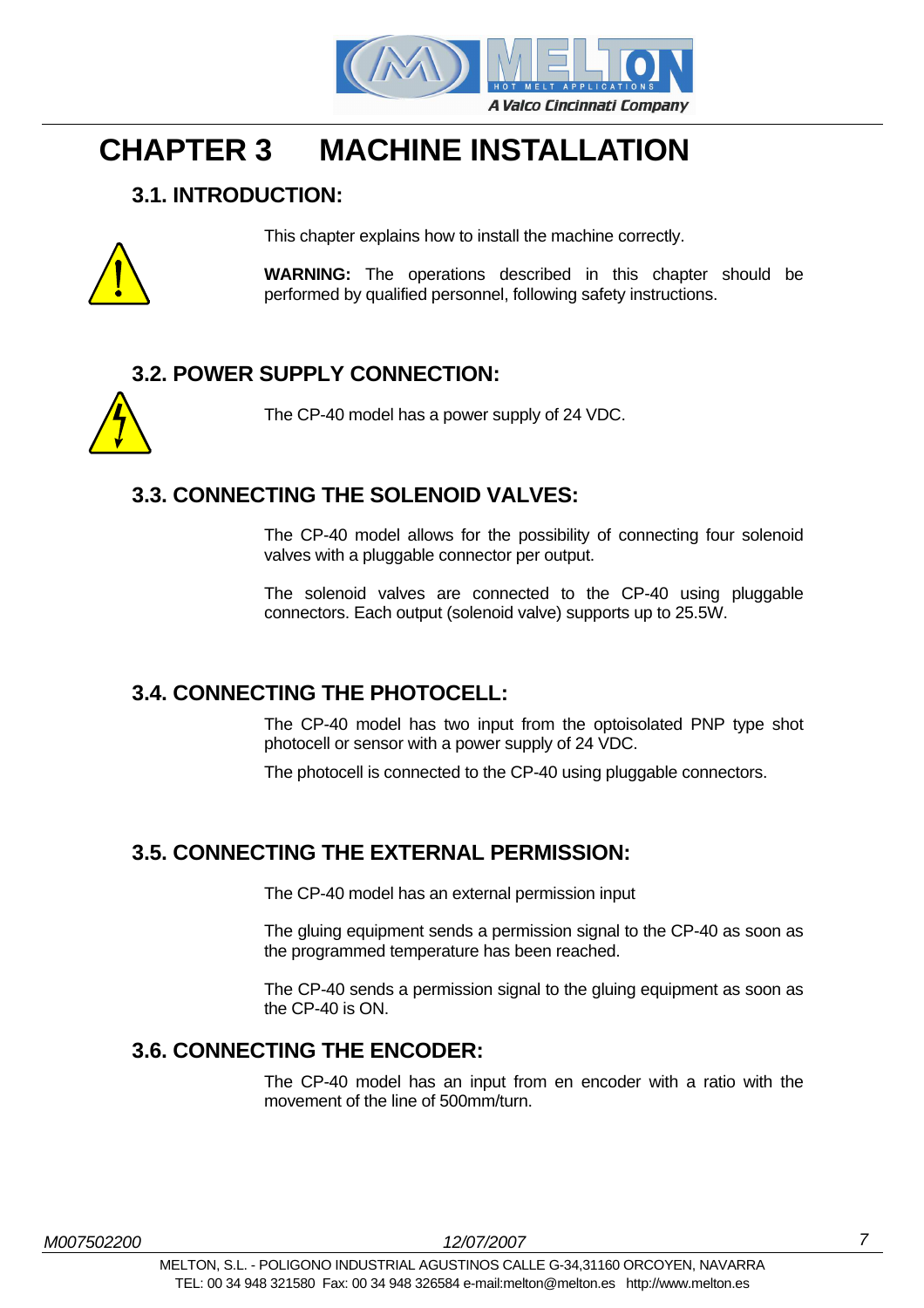

# **CHAPTER 4 MACHINE ADJUSTMENTS**

# **4.1. INTRODUCTION:**

The following adjustments should be made before the machine is switched on or while it is operating. They will ensure that the machine works properly and safely.

# **4.2. SHOT CONTROL:**

#### **4.2.1. Introduction:**

Pattern diagram for each channel:



#### **Note:**

**The values of the spaces (L1 – L7) should always be longer than the end of the previous bead i.e.: L5 should be longer than L3 + L4..** 



**In case of a wrong programming the control will add the following line to the previous one.** 

**i.e.: If L5 is programmed shorter than L3 + L4 the control will take automatically a value of L3 + L4 obtaining a space of L3 and a bead of L4 + L5.** 

**When 0 is assigned to a value, this remains deactivated**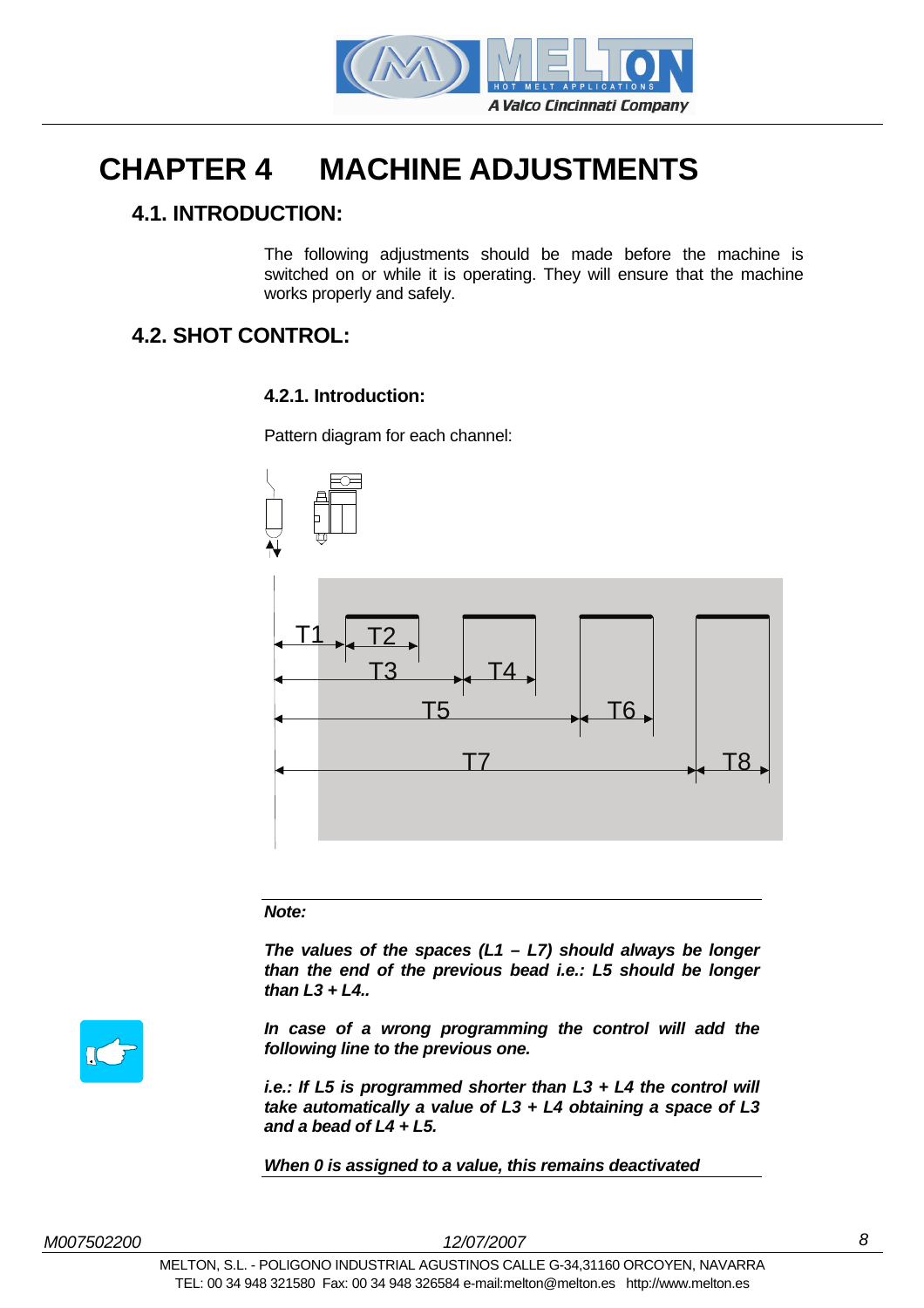

### **4.2.2. Description of the CP-40 control panel:**



#### **Keyboard:**

The CP- 40A has six control keys that allow access to the programming menus and general operating functions:



KEY ESCAPE: Exit the menu.



KEY PARAMETER:

KEY UP: This key is used to change the format number and parameter and time values.



KEY DOWN: The same as key UP but in ascending order.



KEY ENTER: The ENTER key is used to validate the data modified in the programming modes. In operating mode, it is not operative.



**To validate a programming value, the ENTER key must be held down until the display blinks (approx. 0.5 s), which is when the value will be recorded in the non volatile memory.** 

**If the ENTER key is not held long enough, the value is not recorded and the previous one remains valid. This prevents accidental changes in programming.**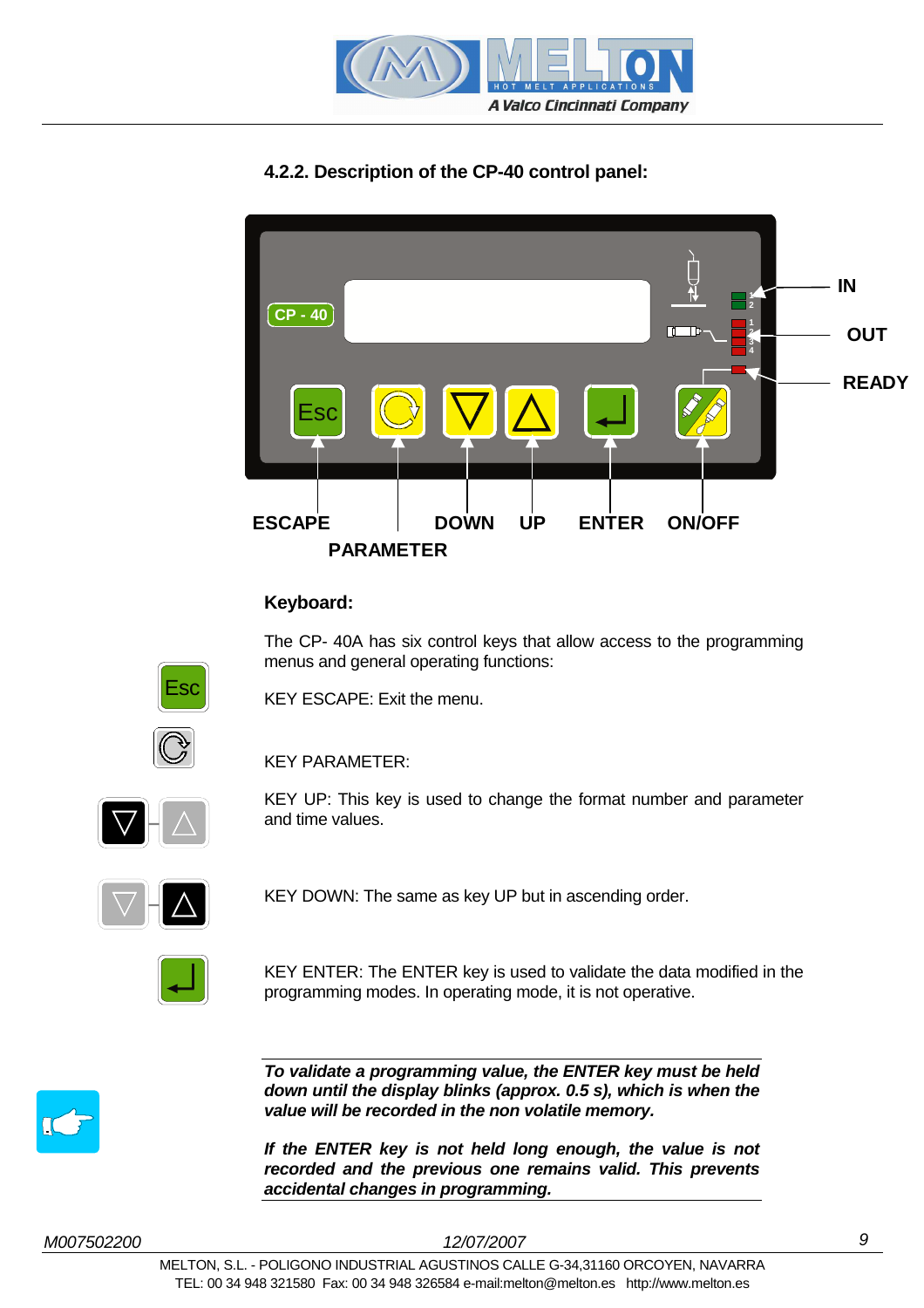



KEY ON/OFF: This key is used to test the solenoid valves.

#### **LEDs :**

IN: Indicates photocells activation. OUT: Indicates solenoid valves activation. READY: Indicates test valves.

# **4.3. GENERAL PARAMETERS CP-40:**

#### **System Programming Menus:**

For choosing the working menu, press the key  $\mathbb Q$ . When the wanted menu is displayed press  $\Box$ .

Once the wanted menu is entered, use key  $\blacksquare$  for moving among the parameters and  $\Box$  to change the value of the parameter. Press  $\Box$ to validate the new value.

Press **Esc** to exit the menu. The available menus are:

- Job data
- Format data
- **Test Valves**
- Reset counter
- **Configuration**

#### **4.3.1 Job data Menu:**

This menu displays the active format, the number of cycles made since the last reset and the line speed in m/min.

**Format: XX No. XXXXXX** 

**Speed: XXX m/min.**

#### **Format: XX No. XXXXXX**

**Timer = 60 m/min.**

#### **4.3.2 Format data menu:**

When entered it displays the following parameters: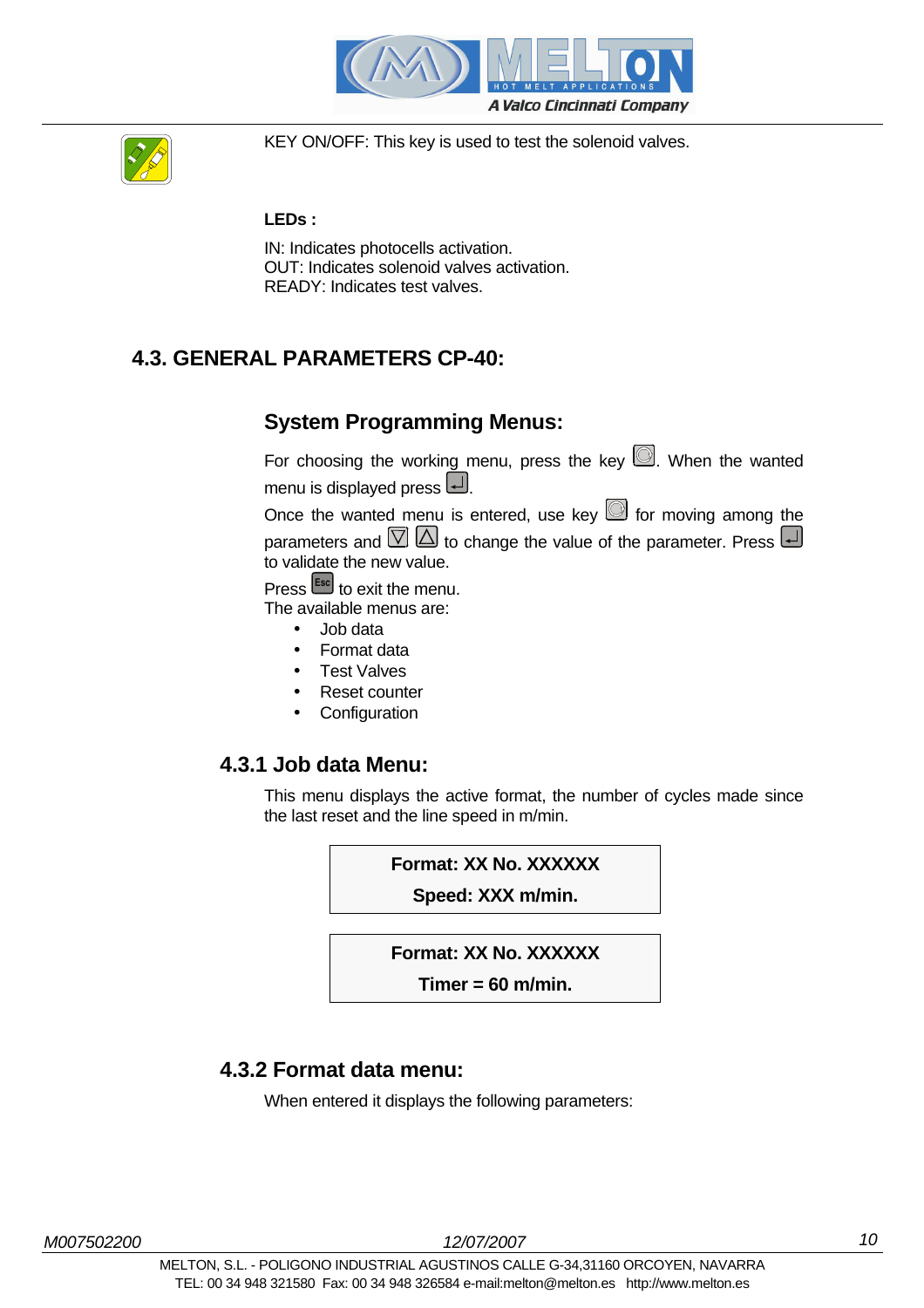

#### **Format number:**

The display will show:



Where XX is the pattern format that the system is using. This parameter can be modified between 1 and 24.

#### **Application type:**

The display shows:



Where X can be modified between 0 and 1.

When application type is 0 the control will make a complete cycle every time it receives an input signal.

When application type is 1 it will repeat the cycle until the input signal is finished.

#### **Application Mode:**

The display will show:

**\* Format data \* Channel x mode x**

Where mode can be set in either 0 or 1 for each channel.

When mode is 1 the control will enable the stitch system, making dashed lines on the application in order to save adhesive.

#### **Format Data:**

The display will show:

**\* format data \*** 

**vref.: xxx m/min**

Where XXX is the reference speed for the pressure control (maximum line

speed). Press  $\Box$  to validate the changes. The display will then show:



**Press. At vref. Xx %**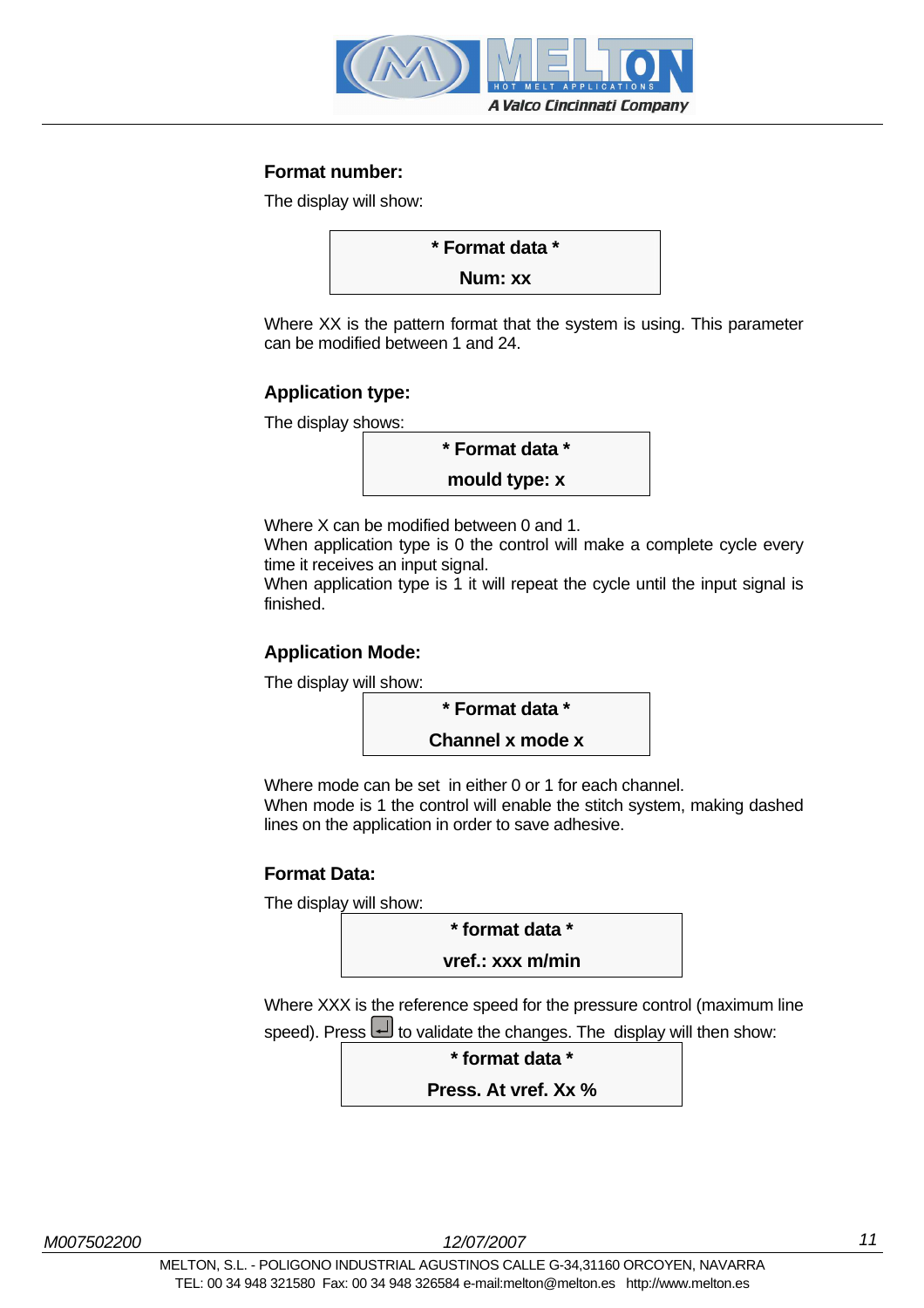

# Press to validate the changes. The display will then show:

#### **\* format data \***

**minimum press. Xx %**

Where XX is the minimum pressure in % of the line pressure. The control will maintain the minimum pressure until the calculation of pressure is over that value.

#### **Bead programming:**

Following, the display shows the application parameters that can be set between 0 and 5000.

When working in timer mode the display will show parameters T1 to T8.



**Channel x T1:xxxx ms**

When working in encoder mode the display will show parameters L1 to L8.

**Data Format xx** 

**Channel x L1:xxxx MM**

Odd parameters are the spaces between the input signal and the start of each of the 4 lines. Pair parameters represent the length of the line.

#### **4.3.3 Test Valve menu:**

This menu is used for the manual testing of the good operation of the values mounted on each channel.

On/Off must be Off.

The display will show



Where X is the channel to be tested. Modify this channel with the arrows and press to fire that values connected to that channel. This menu is only available hen the control is enabled to work.

#### **4.3.4 Reset Counter menu:**

When entered, the display shows:



Value 1 selects programming with rising edge and falling edge of the start sensor (photocell).

M007502200 12/07/2007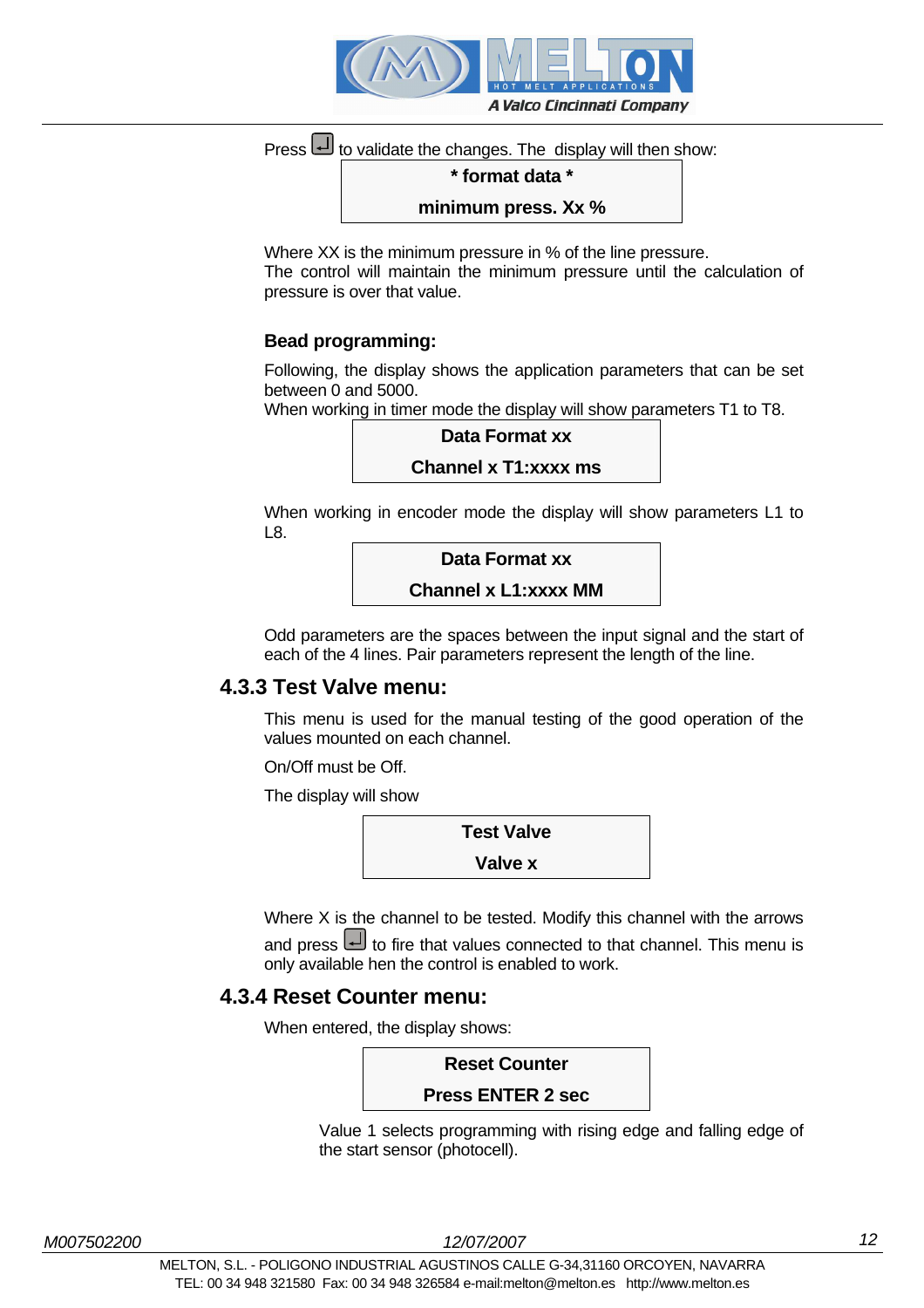

### **Counter reset**

#### **Counter to 0 Esc**

The cycles counter is activated when the application type is normal (Application type: 0) in the menu "DATA FORMAT"; This counter counts the made cycles through outlet channel 1 to solenoid valve. In case of work with more than one outlet channel , we recommend to connect the solenoid valve with the most extensive cycle device to the outlet channel 1 of the CP40.

#### **4.3.5 Configuration menu:**

When entered, the control request an access password



If Password is ON, press at the same time  $\boxed{\heartsuit}$   $\boxed{\triangle}$  and  $\boxed{\rightarrow}$  to enter the menu.

#### **Valves compensation:**



Where XX,X is the time in milliseconds that the guns need to close (the time from the control signal until the adhesive stops). Press  $\Box$  to validate the change. Use key  $\textcircled{S}$  for moving among the parameters.



**Activ.: xx,x ms**

Where XX,X is the time in milliseconds that the guns need to open. Press  $\Box$  to validate the change.

Standard values for these parameters are:

|                  | Simple<br>effect | Double<br>effect |
|------------------|------------------|------------------|
| Deactivatio<br>n | 19,0 ms          | $9,0$ ms         |
| Activation       | 8,0 ms           | $9,0$ ms         |

M007502200 12/07/2007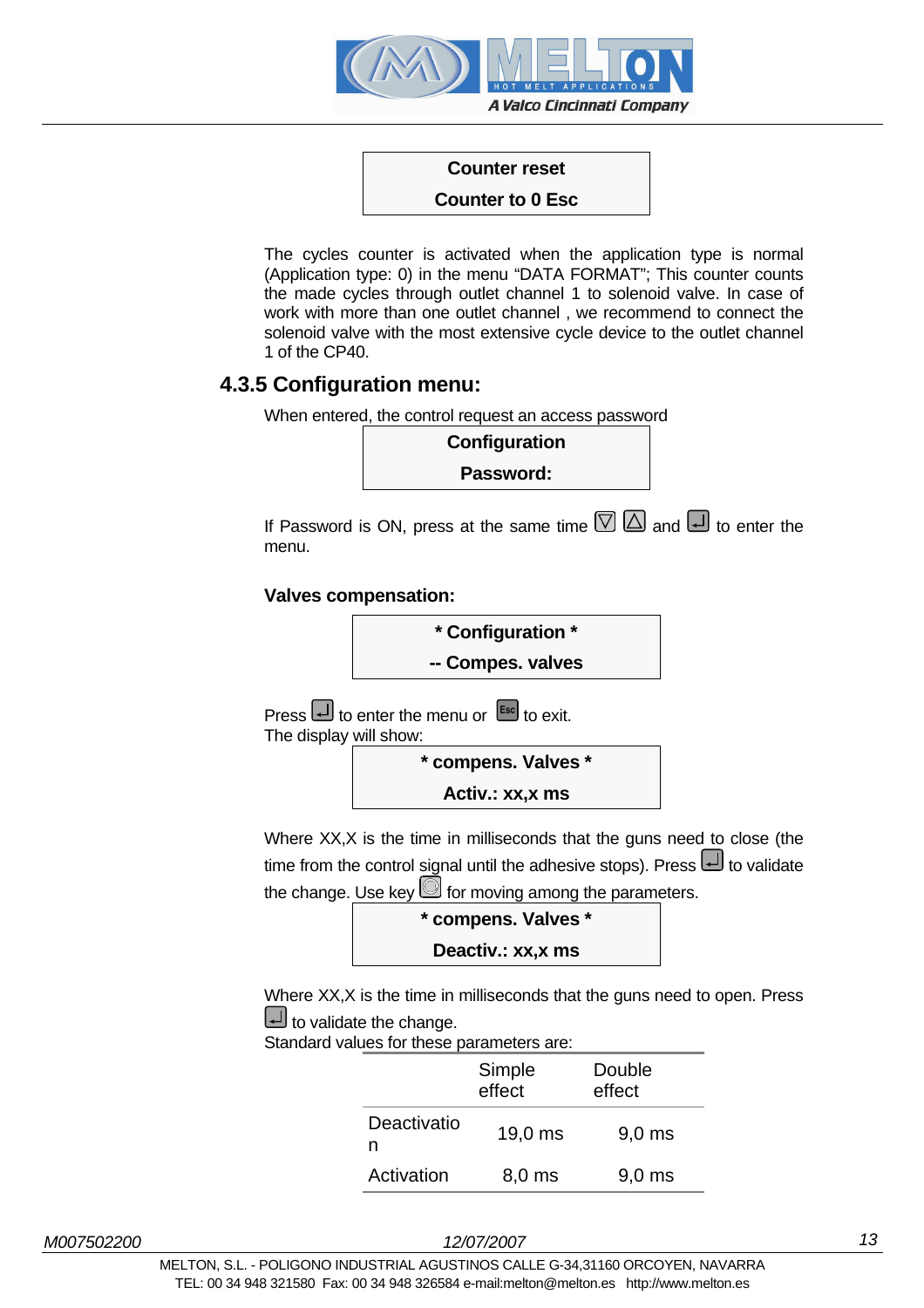

#### **Stitch pattern configuration:**



Where XX is the total cycle time for the dashed line. This means the time between the beginning of two consecutive dots. Press **between** the beginning of two consecutive dots. Press **b** to validate the changes. Use key  $\textcircled{S}$  for moving among the parameters.

| * mould to dots * |  |
|-------------------|--|
| on dot: xx ms     |  |

Where XX is the time length of the dot of the stitch pattern.

#### **Photocells filter:**



This menu is used for the selection of the photocell used as start signal for every channel.

Where XX,X is the time in milliseconds that the photocell needs to give the start signal to that channel.

#### **Photocells allocation:**



Press to enter the menu or **Esc** to exit. This menu is used for the selection of the photocell used as start signal for every channel. The display will show: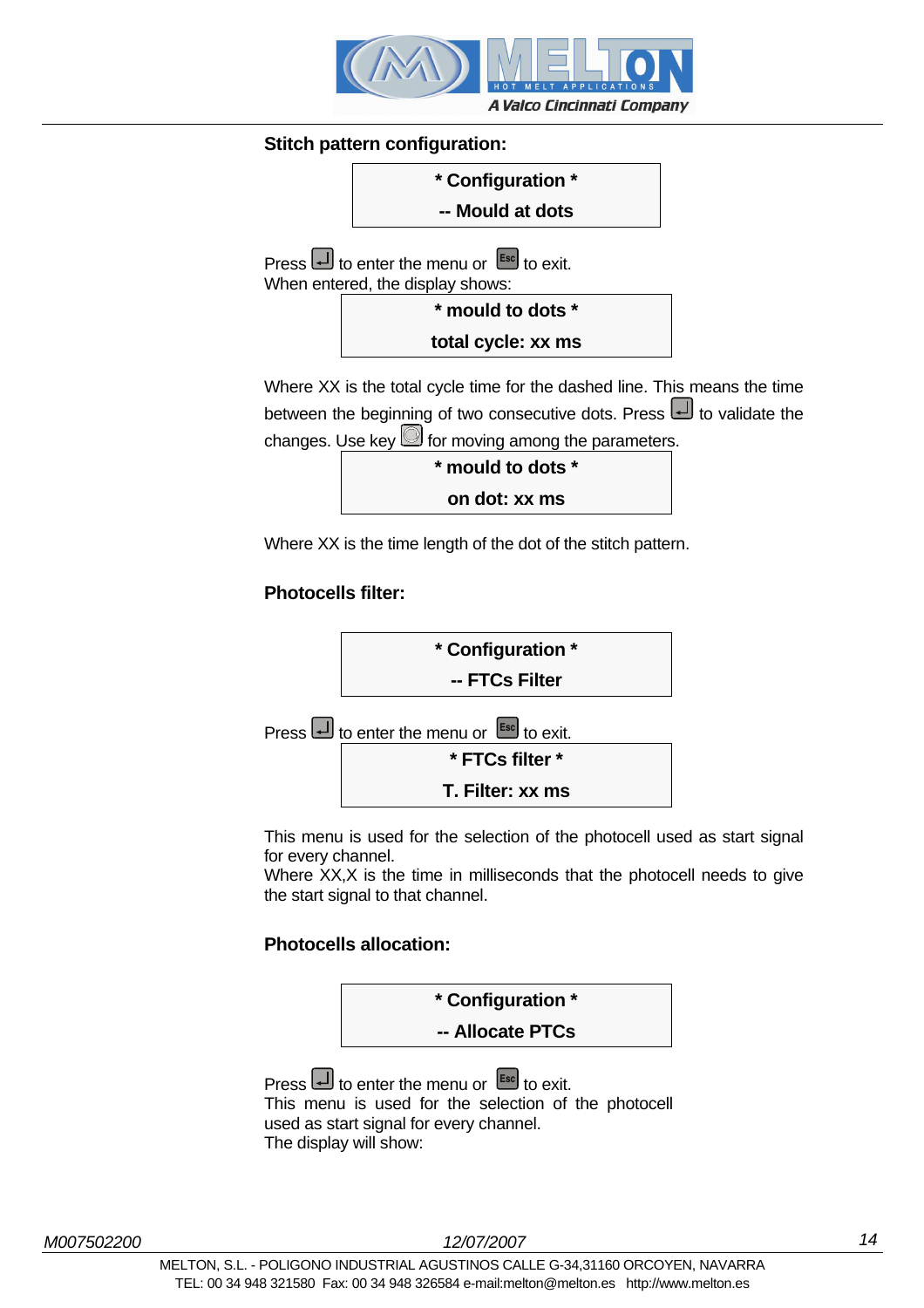

# **\* Alloctation ftcs \***

#### **Ftc for channel x: X**

Where X is the number of the photocell that will give the start signal to that channel. If this parameter is set to 0 the channel is disabled.

#### **Minimum speed:**



Press to enter the menu or **Esc** to exit. The display will show:



Where XXX is the minimum speed at which the pattern control has to work. When the line speed is below the programmed value, the control disables all the programming automatically.

#### **Cycle selection:**



Press **b** to choose the selection. In this way The CP-40 finish all cycle.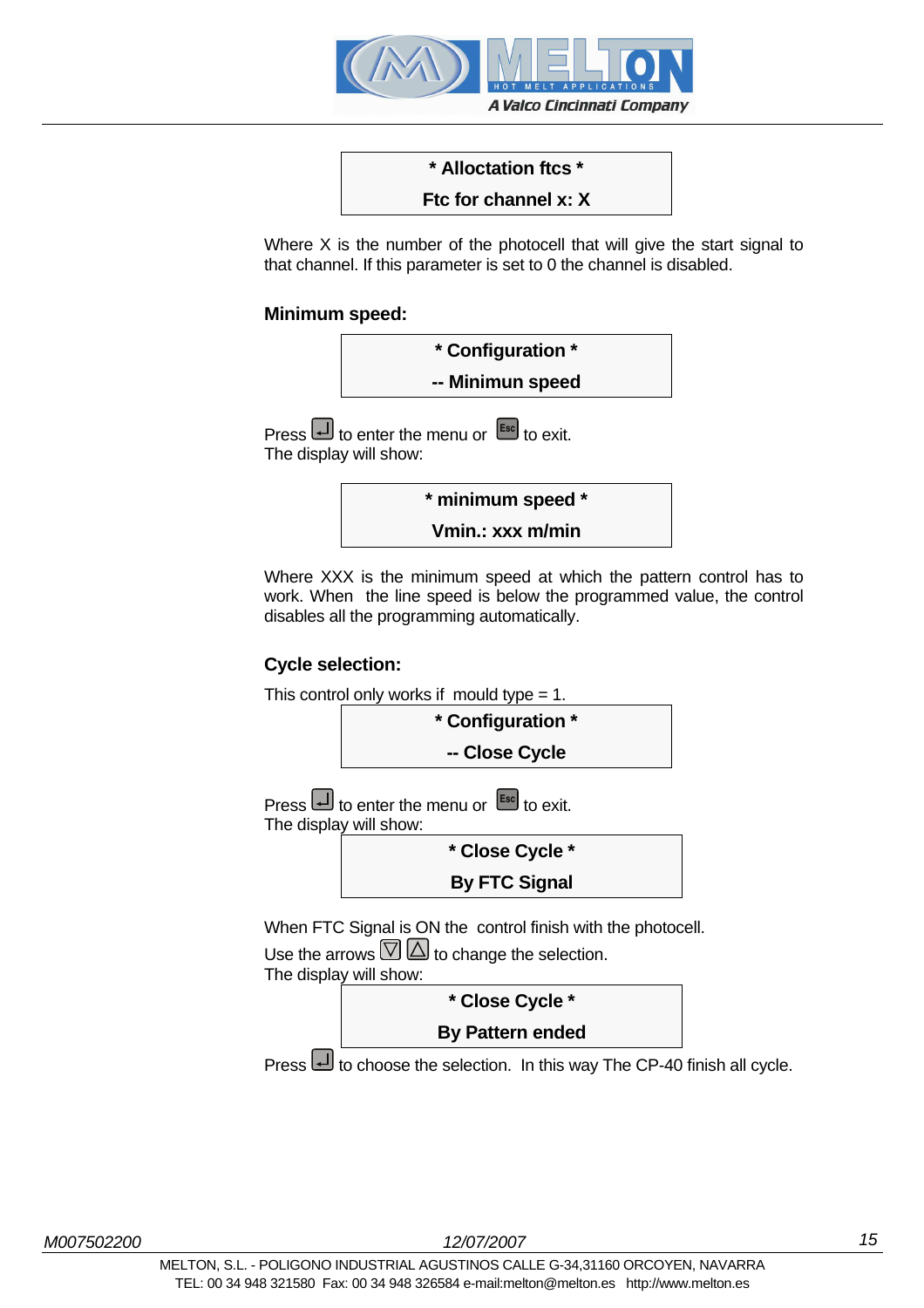

#### **Password:**



Press **U** to enter the menu or **Esc** to exit. This menu is used for active the password.

#### **Language selection:**

The display will show:



Where XXXXXXXX is the display language. The display is available in Spanish, English, French and German.

#### **Fix/ Variable speed selection:**

The display will show:



Use the arrows  $\overline{\mathbb{C}}\boxtimes$  to change this value between timer and encoder. Press  $\Box$  to validate the changes.